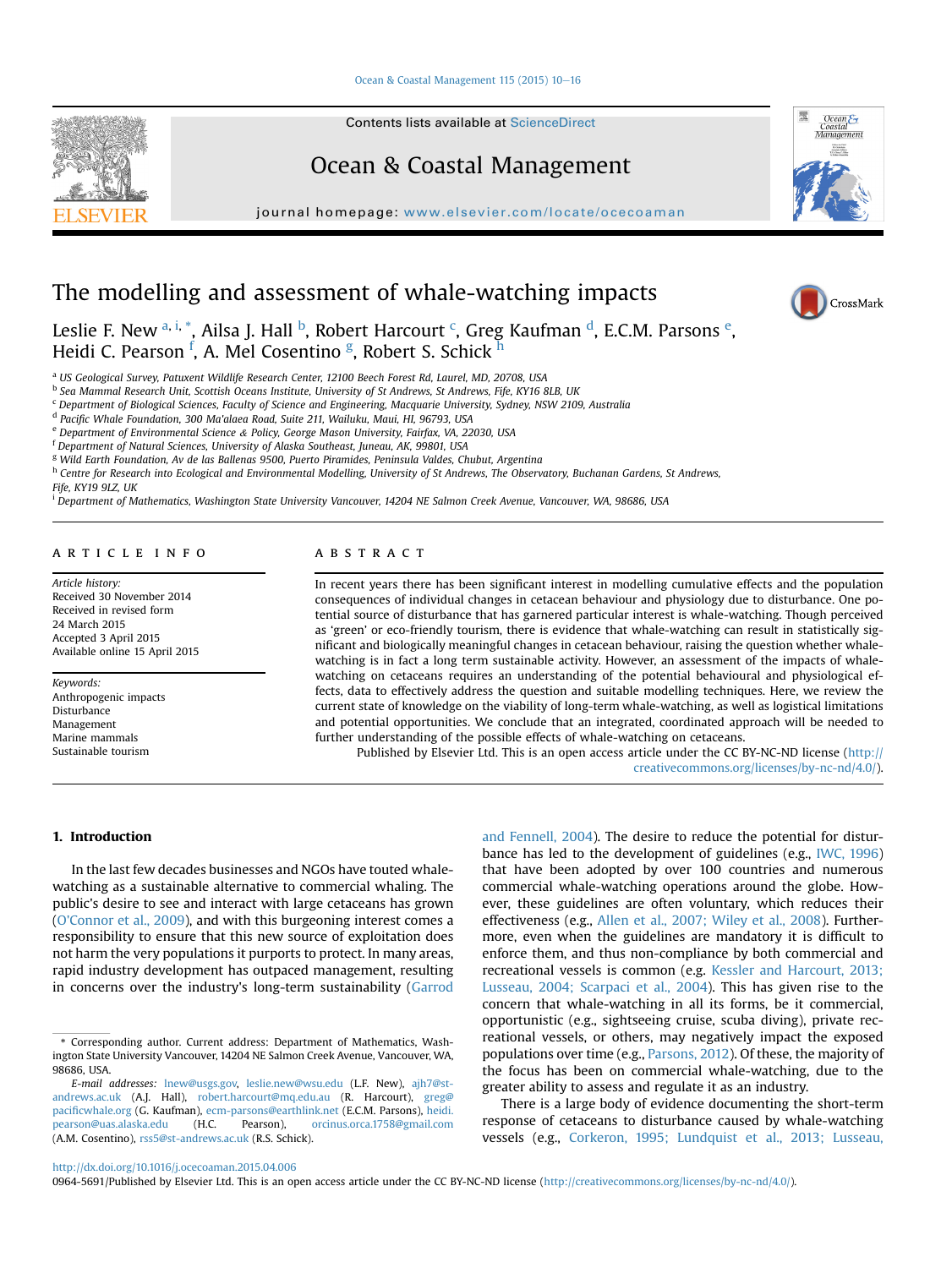2006; Richter et al., 2006; Stamation et al., 2010; Steckenreuter et al., 2012; Williams et al., 2002b). However, any potential longterm effect of these short-term responses remains unclear (e.g., Bejder et al., 2006a; Magalhães et al., 2002) and may be dependent on the context, type, severity and frequency of the short-term response (e.g., Jelinski et al., 2002; Pirotta et al., 2015; Williams et al., 2009). As a result, there is a need to better assess the impacts of whale-watching on the target species in order to determine whether, and in what context (e.g., population size, level of isolation), there may be a long-term impact, or if the short-term responses to disturbance are just that: short-term (e.g., Weinrich and Corbelli, 2009). To begin to understand and address this issue we need a framework that incorporates the history of whalewatching, its behavioural and physiological effects, the development and application of modelling techniques to link short-term changes to long-term impacts and the industry itself. Each of these topics is covered here and we then seek to bring these components together to begin the formation of a unified platform for moving forward with the modelling and assessment of whalewatching impacts.

#### 2. History

The first officially recorded whale-watching trip occurred in California in 1955, when an enterprising entrepreneur charged \$1 for individuals to go out on his fishing boat to see grey whales (Eschrichtius robustus) (Hoyt, 1984, 2009). Whale-watching has since grown into a global industry occurring in over 119 countries and is worth more than \$2.1 billion year<sup>-1</sup> (Hoyt, 2011 unpublished presentation; O'Connor et al., 2009). As of 2011, the number of individuals participating in whale-watching worldwide had reached over 15 million (Hoyt, 2011 unpublished presentation). This represents a rate of increase greater than 18% year<sup>-1</sup> (O'Connor et al., 2009), and resulted in a potential economic growth of \$0.4 billion year<sup> $-1$ </sup> (Cisneros-Montemayor et al., 2010). In developing countries whale-watching can be a major contributor to gross domestic product (e.g., Tonga (Kessler and Harcourt, 2010; Orams, 2013)). In addition to the monetary value of whale-watching, there is evidence for more intangible benefits, including education and the promotion of conservation ethics in participating tourists (e.g., Filby et al., 2015; Forestell, 2007; Kessler et al., 2014; Mayes and Richins, 2008; Orams et al., 2014; Zeppel and Muloin, 2008). Therefore, when weighing the potential downsides of whale-watching against its positives, it is necessary to take more than just its monetary value into account.

## 3. Behavioural and physiological effects

Species ranging from bottlenose dolphins (Tursiops sp.) (e.g., Filby et al., 2014; Lusseau, 2003a: Matsuda et al., 2011) to killer whales (Orcinus orca) (e.g., Williams et al., 2009, 2002b) to humpback whales (Megaptera novaeangliae) (Corkeron, 1995; Stamation et al., 2010) and many others, have demonstrated a behavioural response to the presence of whale-watching vessels. These behavioural responses take different forms, including changes in surfacing and diving patterns (e.g., Corkeron, 1995; Lusseau, 2003a; Matsuda et al., 2011), swimming speed and direction (e.g., Matsuda et al., 2011; Williams et al., 2002b) and decreased time spent feeding and/or resting (e.g., Christiansen et al., 2010; Lusseau, 2003a; Stamation et al., 2010; Visser et al., 2011). Group size and cohesion has also been observed to change when whale-watching vessels are present (Arcangeli and Crosti, 2009; Bejder et al., 2006a). However, these responses are not ubiquitous across species, nor are they consistent within a species across all contexts (e.g., responses when feeding may differ from when resting, breeding or migrating). Furthermore, whether a behavioural response is observed often depends on the number of vessels present (e.g., Constantine et al., 2004; Williams and Ashe, 2007; Williams et al., 2009), the type of vessel (e.g., Goodwin and Cotton, 2004), and the manner in which and how closely vessels approach the animal(s) being observed (e.g., Hodgson and Marsh, 2007; Lemon et al., 2006; Lundquist et al., 2013; Williams et al., 2009, 2002a). It is typically concern about these short-term responses, along with precautionary principles, that have given rise to the various regulations and guidelines implemented by government agencies and used by the commercial whale-watching industry.

In contrast to behavioural responses, there have been fewer studies looking at the physiological effects of whale-watching. Vessel noise is known to affect the acoustic behaviour of marine mammals (e.g., Buckstaff, 2004; Foote et al., 2004; Luís et al., 2014; Richter et al., 2006; Sousa-Lima and Clark, 2008), which can be mediated through their physiology (Tougaard et al., 2015). The noise of whale-watching boats can cause masking and temporary threshold shifts in hearing under certain circumstances (Erbe, 2002). This can affect species' ability to perform auditory scene analysis, and thus their ability to detect predators and to communicate, as well as to locate prey, which in turn may have energetic consequences. As before, the response depends on the type of vessel and its behaviour (e.g., Au and Green, 2000; Erbe, 2002). Pollution, in the form of the exhaust emissions from whale-watching vessels, can also potentially affect the physiology of the exposed individuals (Lachmuth et al., 2011), as can operational oil leaks, passenger rubbish and other forms of pollutants resulting from the interaction of vessels with the marine environment. In some cases, following whale-watching guidelines limit individual exposure to these emitted pollutants to safe levels, whereas guideline violations can potentially lead to adverse health effects (Lachmuth et al., 2011). There is also concern about the effects of stress anthropogenic activities place on marine mammals (e.g., Fair and Becker, 2000; Rolland et al., 2012; Simmonds et al., 2014; Wright et al., 2007b), to which whale-watching likely contributes. More insidiously, disturbance may cause chronic stress. While short-term stress responses are often beneficial, allowing individuals to better respond to perceived threats or dangers (Reeder and Kramer, 2005; Wright et al., 2007a), chronic stress is maladaptive (Martineau, 2007; Rich and Romero, 2005; Rolland et al., 2012; Romero and Butler, 2007; Wright et al., 2007a). When individuals are chronically exposed to stressors, the resulting hormonal response can suppress growth, limit reproduction and result in compromised immune system function (Romero and Butler, 2007; Sapolsky et al., 2000). This can have serious negative implications for both individuals and populations (Rolland et al., 2012; Romero and Butler, 2007; Weilgart, 2007; Wright et al., 2007b).

A difficulty in assessing the behavioural and physiological impacts of disturbance in cetaceans is that these changes may not be directly observable or properly interpreted. Additionally, habituation may occur such that an individual no longer responds outwardly to a disturbance, but still has an unobserved stress response (Lusseau and Bejder, 2007; Weilgart, 2007; Wright et al., 2007a, b). As a result, the lack of an observed response cannot be assumed to indicate a lack of impact (e.g., Tougaard et al., 2015). Important effects may also be secondary to the initial stimulus, as demonstrated by the evidence, across taxa, that distraction due to noise has the potential to interfere with an individual's ability to make biologically important decisions, such as those regarding predator detection (e.g., Chan and Blumstein, 2011).